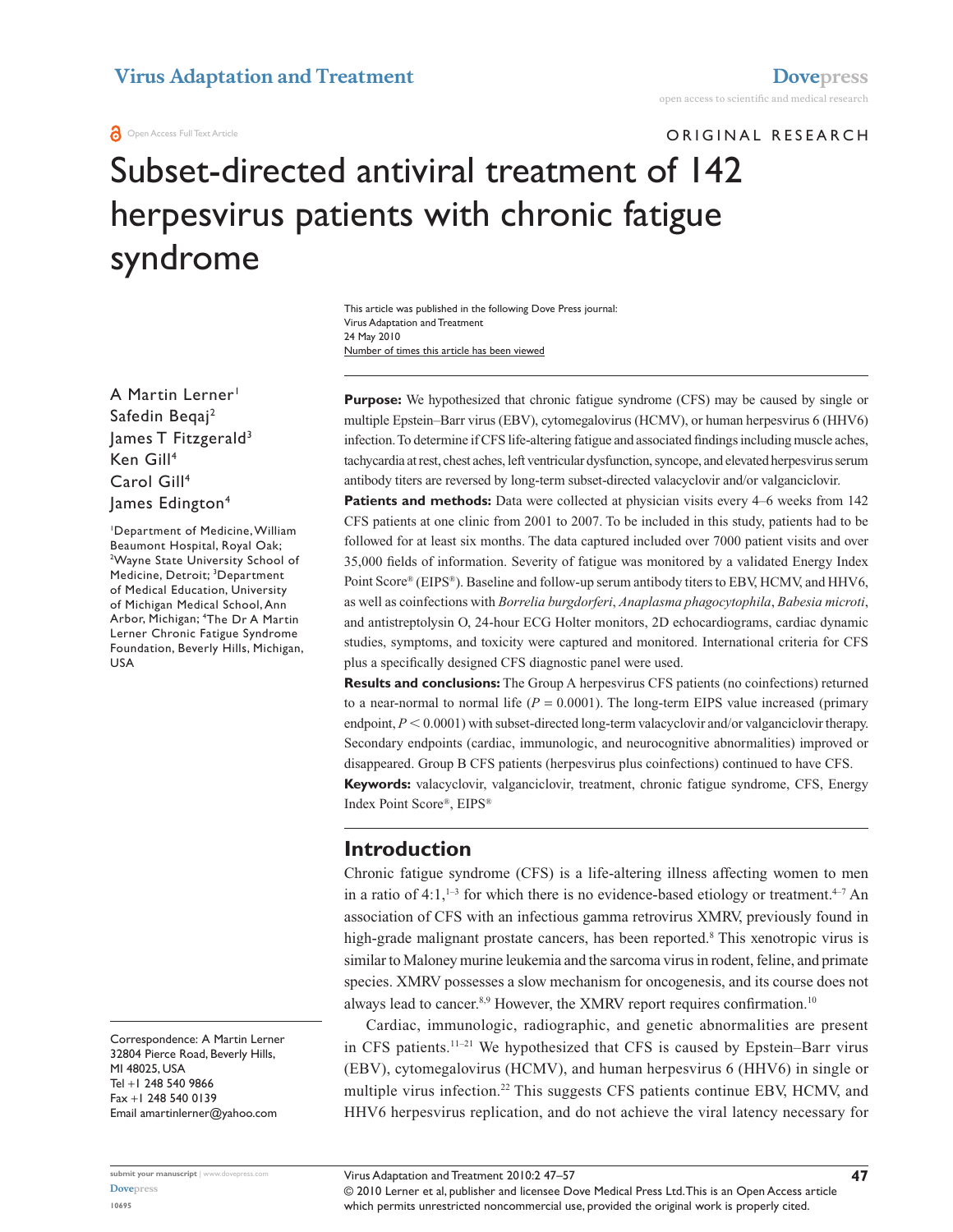recovery.23–25 We propose that early and middle herpesvirus (EBV, HCMV, HHV6) gene products to about the fiftieth gene of these complex viruses, containing over 200 openreading frames, are synthesized without achieving complete virus formation.26 We now test this hypothesis with the nucleosides valacyclovir for a suspected EBV CFS subset and valganciclovir for suspected HCMV or HHV6 CFS subsets. We report long-term benefit, assessed by the validated severity of an illness metric, the Energy Index Point Score® (EIPS®).<sup>27</sup> Seventy-nine of 106 (74.5%) CFS patients returned to a near-normal to normal life (primary endpoint). Secondary endpoints of cardiac, immunologic, and neurocognitive abnormalities improved or disappeared. The data support the paradigm that CFS illness is a herpesvirus infection.

Group A CFS patients have EBV, HCMV, and HHV6 in single or multiple infection without coinfection. Group B CFS patients are similar to Group A, but with coinfections, tick-borne *Borrelia burgdorferi*, *Babesia microti*, *Anaplasma phagocytophila*, and/or adult rheumatic fever. Our research questions were whether subset-directed antiviral therapy to single and multiple herpesvirus CFS patient groups causes a significant change in EIPS; what percentages of groups A and B CFS patients have EBV, HCMV, and/or HHV6 infection; whether long-term valacyclovir (for EBV) and valganciclovir (for HCMV, HHV6) treatment can cause lasting improvement in EIPS values for CFS patients; if long-term valacyclovir and/or valganciclovir are free of deleterious effects to complete blood count (CBC), aspartate aminotransferase (AST), alanine aminotransferase (ALT), and creatinine; whether single and coinfection CFS subsets respond similarly; and if there are identifiable demographics of Group A CFS patients who are "responders" and "nonresponders" to antiviral therapy?

# **Methods**

**48**

#### Data collection process

The work process flow for this systematic review included initial selection screening, data collection and validation, and data analysis (Figure 1). Patient data were captured using a predefined set of data points. Demographics and each office visit were recorded by date, including presence of positive EBV, HCMV, and HHV6 serum antibody titers, specific antiviral therapy with dosage, change in antiviral treatment and reason for change, EIPS, 24-hour ECG Holter monitoring (HM), and toxicities. Serum antibody titers to *B. burgdorferi*, *B. microti*, *A. phagocytophila*, and antistreptolysin O were assessed. Each patient was assigned a blinded numerical number, and data

were entered into a Microsoft Office Access 2007 database that had been specifically designed for this study. A 100% audit was performed ( $>7000$  office visits and  $>35,000$  fields of data). Data were collected and analyzed by nonphysician, information-experienced professionals. Microsoft Office Access 2007 was used for data entry, validation, and storage. The blinded patient number was maintained throughout the study. This study was approved by the Human Investigation Committee at William Beaumont Hospital.

#### Study selection

International criteria for diagnosis of CFS were used.2 Intravenous ganciclovir (1997) and oral valacyclovir (2002, 2007) had been explored in earlier small clinical trials.28–30



**Figure 1** Work process flow systematic review of herpesvirus in CFS patients, 2001–2007.

**Abbreviations:** BMI, body mass index; CFS, chronic fatigue syndrome; EIPS, Energy Index Point Score.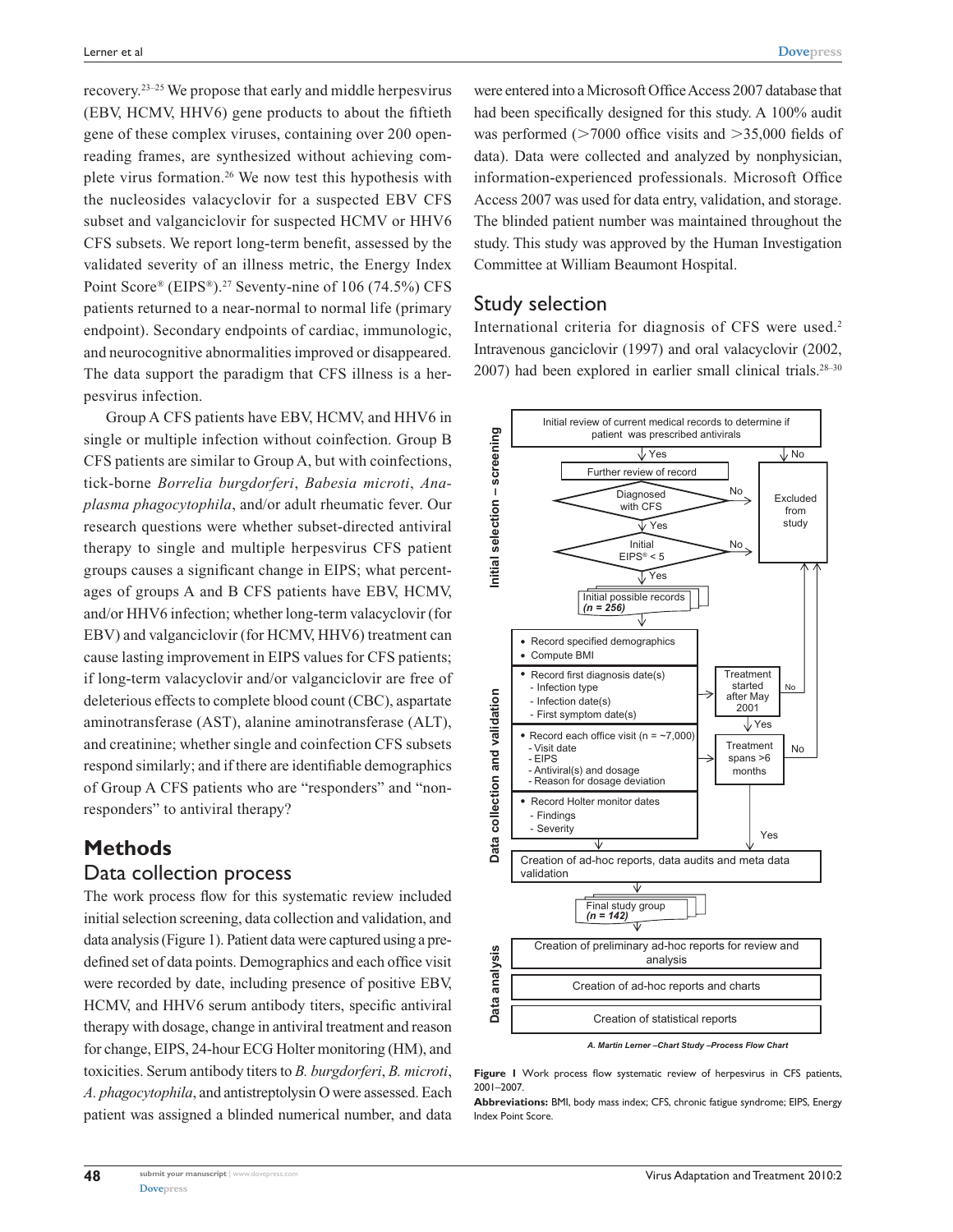Oral valganciclovir became available for clinical use in 2000, and was then used in place of intravenous ganciclovir. The Dr A Martin Lerner Chronic Fatigue Syndrome Foundation was organized in 2007 to support research determining the possible value of specific subset-directed antiviral treatment of CFS.

Active charts of CFS patients (EIPS  $\leq$  5) who began and continued antiviral medications at this clinic from 01 May 2001 to December 2007 for at least six months were randomly selected for inclusion in this study.<sup>27</sup> Serologic evidence for EBV, HCMV, and HHV6 were identified. CFS patients were considered to have active EBV infection if there were elevated enzyme-linked immunosorbent assay (ELISA) serum antibodies to EBV IgM viral capsid recombinant peptide antigen VCA p18 (Diasorin, Stillwater, MN) and/or EBV early antigen EA-D, a 47 kDa recombinant polypeptide.23,29,30 HCMV infection was identified by elevated serum antibody titers to human fibroblast lysate HCMV strain AD69, IgM, or IgG by ELISA tests and elevated Copalis light-scatter HCMV IgM p52 recombinant protein, UL44, and HCMV CM2, UL44, and part UL57 recombinant protein.24,25 HHV6 infection was identified by elevated IgM and IgG serum antibody titers  $\geq 160$  (LabCorp, Dublin, OH).31 CFS patients had abnormal 24-hour HM recordings.12,15,16 When baseline abnormal resting standard ECG and abnormal recurrent oscillating T-waves (flat, inverted) on HM recordings were present, myocardial perfusion studies to exclude coronary artery disease and radionuclide ventriculography (MUGA) by bicycle protocol stress studies were performed.<sup>14,16</sup> Seven randomly selected CFS patients had cardiac muscle biopsies.<sup>15</sup> Two patients had postcardiac biopsy bleeding.

There were 106 CFS patients who had negative IgM and IgG serum antibody titers to *B. burgdorferi* by Western blot and ELISA test, with antistreptolysin 0 titers  $\leq 400$ units, and negative serum IgM and IgG antibody titers to *B. microti* and *A. phagocytophila*. These patients were categorized as Group A CFS. An additional 36 CFS patients had elevated serum antibody titers to *B. burgdorferi*, *B. microti*, *A. phagocytophila,* or antistreptolysin  $0 > 400$ , and comprised Group B CFS.

## Severity of fatigue

The EIPS is a validated metric determining severity of CFS illness.27 Patients were evaluated by EIPS with consensus of physician and patient. An EIPS of 0–5 is diagnostic of CFS. At EIPS values 6–10, patients no longer have CFS. An effect size of 0.8 is significant. A CFS patient was considered a "responder" to antiviral treatment if the change in EIPS effect

| $\Omega$        | Bedridden, up to bathroom only                                                                                                |
|-----------------|-------------------------------------------------------------------------------------------------------------------------------|
| 1               | Out of bed 30 -60 minutes a day (sitting in<br>chair is out of bed)                                                           |
| $\overline{2}$  | Out of bed sitting, standing, walking 1–2 hours<br>per day                                                                    |
| 3               | Out of bed sitting, standing, walking 2–4 hours<br>per day                                                                    |
| 4               | Out of bed sitting, standing, walking 4–6 hours<br>per day                                                                    |
| 5               | Perform with difficulty sedentary job 40 hours a<br>week, daily naps                                                          |
| <b>Recovery</b> |                                                                                                                               |
| 6               | Daily naps in bed, may maintain a 40-hour<br>sedentary work week plus light, limited<br>housekeeping and/or social activities |
| $\overline{7}$  | No naps in bed. Up 7:00 am to 9:00 pm. Able to<br>work a sedentary job plus light housekeeping                                |
| 8               | Full sedentary workweek, no naps, some social<br>activities plus light exercise                                               |
| 9               | Same as 8 above plus exercise approximately<br>1/2 to 2/3 normal without excessive fatigue,<br>awakens next morning refreshed |
| 10              | Normal                                                                                                                        |
|                 |                                                                                                                               |

**Figure 2** Energy Index Point Score®: A functional capacity measurement tool for CFS patients. The Energy Index Point Score® (EIPS®) chart provides the severity of patient fatigue. A change in EIPS level of 1 is a large significant change. The EIPS level is determined by agreement of physician and patient with the EIPS chart easily available for viewing at outpatient visits. As the EIPS level increases, CFS symptoms lessen and disappear. The EIPS system can be used in four easy steps: post the EIPS chart in examining room; ask the patient to evaluate his/her level of activity based on the prior two weeks; question the patient's EIPS evaluation; record and track the EIPS level; report every 6–12 weeks. Copyright © 2002 Prous Science, S.A. All rights reserved. Adapted with permission from Lerner AM, Beqaj SH, Deeter RG, et al. A six-month trial of valacyclovir in the Epstein-Barr virus subset of chronic fatigue syndrome: Improvement in left ventricular function. *Drugs of Today*. 2002; 38(8):549–561.

size was  $\geq 1$ . A CFS patient was considered a "nonresponder" to antiviral treatment if the effect size was  $\leq 1$  (Figure 2).

# Valacyclovir (or famciclovir) for EBV infection

Valacyclovir and famciclovir are oral prodrugs which are absorbed as acyclovir and penciclovir, respectively, and effectively inhibit EBV thymidine kinase.<sup>32,33</sup> The EBV ID<sub>50</sub> for valacyclovir is 1.1–4.4 µg/L. Its bioavailability is increased by food. Valacyclovir may cause diarrhea, so famciclovir was then substituted if necessary. Both valacyclovir and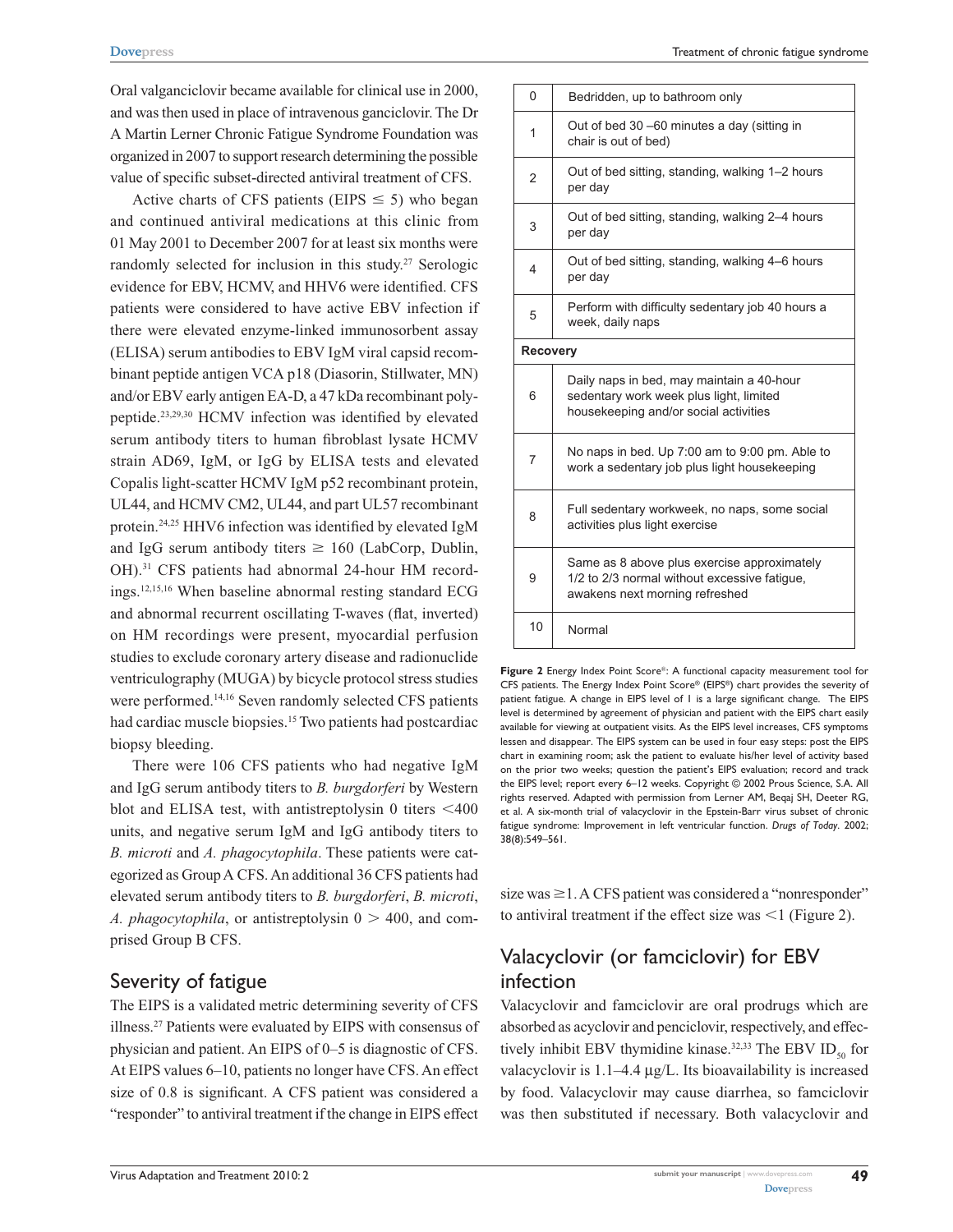famciclovir were given as 1 gm (14.3 mg/kg) every six hours. When the patient weighed  $\geq$  79.5 kg, 1500 mg valacyclovir (or famciclovir) was given every six hours. Maximum acyclovir levels are present after 90–120 minutes (7.9–21  $\mu$ g/mL).<sup>29</sup> Valacyclovir is excreted by renal glomerular filtration and tubular secretion. The elimination half-lives of acyclovir and penciclovir are in the range of 1.5–6 hours. Patients were instructed to drink at least 1500 mL of water daily to avoid valacyclovir-induced renal calculi. At the physician's discretion, cimetidine (400 mg every 12 hours) and/or probenecid (500 mg every 12 hours) which inhibit(s) acyclovir tubular secretion were given to increase acyclovir serum levels.<sup>32,34</sup> Valacyclovir and famciclovir do not effectively inhibit HCMV or HHV6 multiplication. In order to continue therapy, normal CBC, platelet count, aminotransferases, and urinalysis were required at physician visits every 4–6 weeks.

## Valganciclovir for HCMV and/or HHV6 infection

The valganciclovir  $ID_{50}$  for HCMV and HHV6 is 0.2– 2.8  $\mu$ g/mL. The ID<sub>50</sub> for ganciclovir versus EBV is 0.5  $\mu$ g/mL.<sup>35</sup> In this study valganciclovir was used for CFS patients with suspected HCMV or HHV6 infections. Valganciclovir is efficiently absorbed as ganciclovir, inhibiting human bone marrow progenitor cells and lymphocyte blastogenesis. After 0.5–1.0 gm doses, the average peak valganciclovir concentration  $(C_{\text{max}})$  is 6.1 µg/mL. Valganciclovir was also given after meals, thereby increasing its bioavailability. Valganciclovir was started at 450 mg once daily in the morning after food for three days, and then continued as two in the morning for three days; and finally given, two in the morning followed by 450 mg 12 hours later as a continuing dose. If elevated aminotransferase(s) occurred, valganciclovir was withheld for 1–2 weeks until serum transaminases were normal. Valganciclovir was then continued 900 mg once daily. If the patient weighed  $>91$  kg, 900 mg valganciclovir was given every 12 hours.

#### Atenolol and fludrocortisone acetate

Resting tachycardia with orthostatic hypotensive syncope were treated with atenolol 12.5–50 mg every 12 to 24 hours.11,12,14,15 After beginning atenolol, the 24-hour HM recording was repeated seven days later to confirm that tachycardia had decreased. When needed, digoxin was also used to decrease tachycardia. For associated orthostatic hypotension, 0.1 mg fludrocortisone acetate every 12 to 24 hours was administered. As the EIPS value rose and symptoms diminished, atenolol, digoxin, and fludrocortisone were discontinued.

#### Treatment of coinfections

Patients with elevated serum antibody titers to *B. burgdorferi*, anaplasmosis, babesiosis, or adult rheumatic fever were treated according to the clinical practice guidelines of the Infectious Diseases Society of America, the American Heart Association, and the World Health Organization.<sup>36,37</sup> Patients with elevated serum antibody titers to *B. burgdorferi* were given ceftriaxone 1–2 gm intravenously every 12 hours. *A. phagocytophila* infection was treated with doxycycline 100 mg every 12 hours orally or intravenously. *B. microti* infection was treated orally with atovaquone 750 mg and azithromycin 500 mg every 12 hours. Coinfections were treated for 30 days and then assessed.

#### **Toxicity**

At 4–6 week visits, recorded entries were made for abnormal white blood cells, platelet counts, aminotransferases, participation in a smaller, randomized, blinded, placebo-controlled trial, weight gain or loss, substitution of famciclovir for valacyclovir, and any changes in dosage of valganciclovir, valacyclovir, or famciclovir.<sup>30</sup>

#### Qualitative Holter monitor assessments

Twenty-four hour HM recordings were evaluated qualitatively for simple counts of abnormalities and severity, (mild, 1 point; medium, 2 points; or severe, 3 points). Tachycardia at rest  $(>100$ per minute) was assessed as mild <6 hours/24 hours;medium  $>6$  and  $\leq 10$  hours/24 hours; or severe  $>10$  hours/24 hours). Oscillating abnormal T-wave flattenings and T-wave inversions were evaluated as mild (occasional), medium (intermittent), or severe (frequent) and given severity point scores of 1, 2, or 3, respectively. Deep inverted T-waves, multiple and multifocal ventricular premature contractions, and bigeminal rhythms were evaluated by count and severity. Thus, HM recordings had two numeric evaluations, ie, a simple numeric count of types of abnormality and a severity score. For example, a patient with an HM showing T-wave flattening (severity score 1), mild supraventricular tachycardia (severity score 1), but with no inverted T-waves would equate to a severity score of 2 with an abnormality count of 2. Another patient with an HM and moderate supraventricular tachycardia (severity score 2) "abnormal count 1", and both moderate numbers of oscillating T-wave flattenings (severity score 2) "abnormal count 1", multifocal ventricular premature contractions (severity score 2) "abnormal count 1", and a bigeminal rhythm (severity score 3) "abnormal count 1." The latter HM would have a total severity score of 9 and an abnormal simple occurrence count of 4.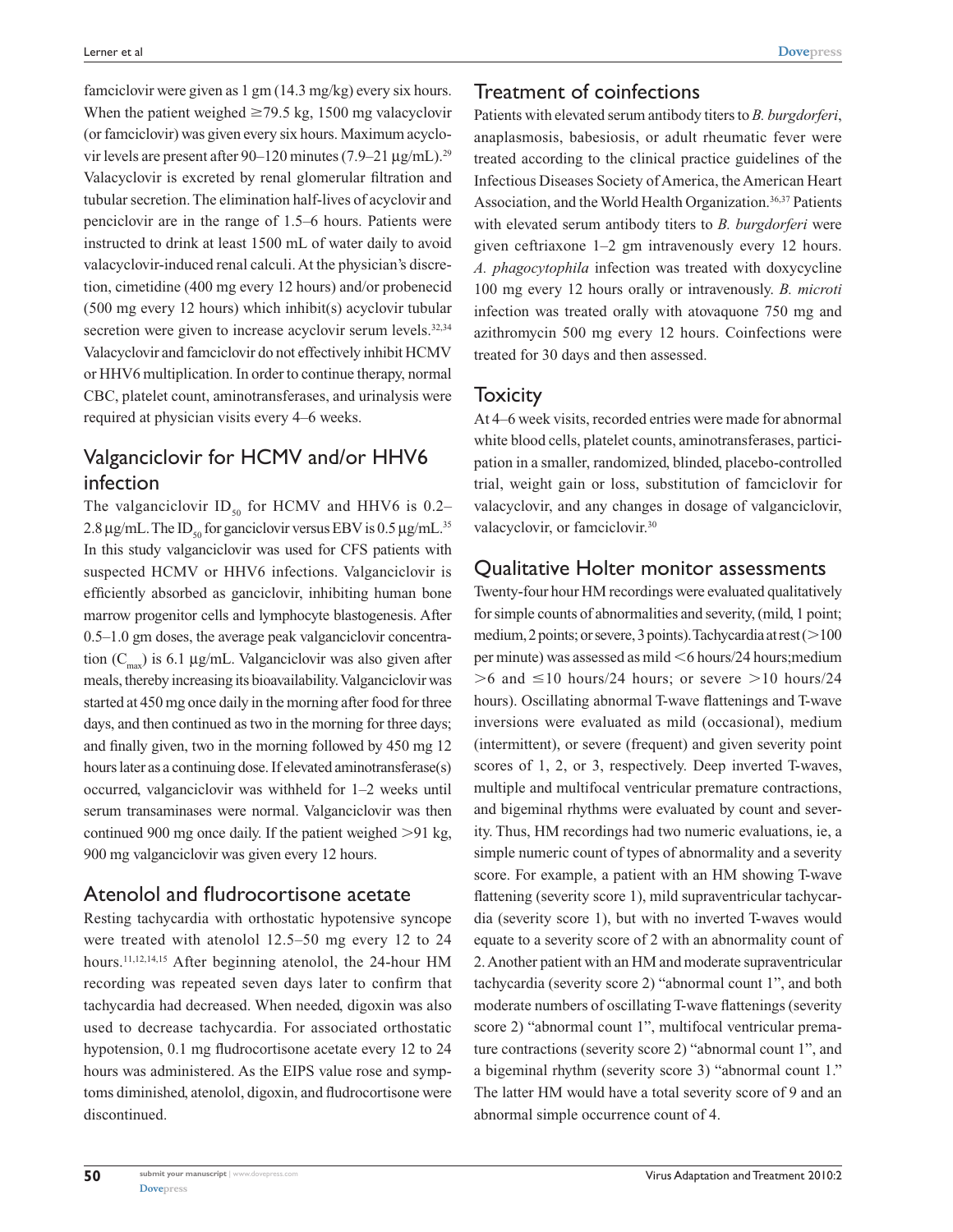#### Summary measures

For Group A CFS in 106 patients, gender distribution for age, BMI, duration of illness prior to treatment, duration of treatment, baseline EIPS value, last EIPS value, and EIPS delta value were determined by t-tests (two-tailed). Change between overall baseline EIPS value and overall last EIPS value was examined by a paired t-test (two-tailed). Differences in gender distribution by herpesvirus category (single or multiple) were examined by Fisher's exact test (two-tailed). Pearson chi-square analyses were used to examine gender distribution by subset classification within the herpesvirus category. Change in EIPS value was examined by multivariate analysis of variance with repeated measures. CFS patient responder and non-responder differences by gender and by herpesvirus

|  | Table I Demographics of 142 patients with CFS, 2001-2007 |  |  |  |  |  |
|--|----------------------------------------------------------|--|--|--|--|--|
|--|----------------------------------------------------------|--|--|--|--|--|

category were examined by the Fisher's exact test (two-tailed). Differences between responders and nonresponders for age, BMI, CFS duration prior to antiviral therapy, duration of antiviral therapy, initial EIPS value, and last EIPS value were examined by t-tests (two-tailed). Numbers of Group B CFS patients were too small for statistical analysis. Microsoft Office Excel 2007 and SAS Version 8.0.1 were used for reporting and statistical analysis, respectively.

#### **Results**

#### Demographics of Group A CFS patients

There were 106 Group A CFS patients treated with antiviral medicines (Table 1), of whom 73% were female and 27% were male. Mean age was 46.2 years and mean BMI was

| <b>Patients</b>                                              | <b>Group A patients</b>          | P value                 | <b>Group B</b>          |                        | <b>Patients without</b>  |  |
|--------------------------------------------------------------|----------------------------------|-------------------------|-------------------------|------------------------|--------------------------|--|
|                                                              | $(n = 106)$                      |                         | All patients $(n = 36)$ | <b>B.b.</b> $(n = 26)$ | <b>B.b.</b> $(n = 10)$   |  |
| Women                                                        | 77 patients (73%)                |                         | 28 patients (77.8%)     | 23 patients (63.8%)    | 5 patients (13.9%)       |  |
| Men                                                          | 29 patients (27%)                |                         | 8 patients (22.2%)      | 3 patients (8.3%)      | 5 patients (13.9%)       |  |
| Age, all patients (mean $\pm$ SEM)                           | $46.2 + 1.3$ years               |                         |                         |                        |                          |  |
| Age, women                                                   | 47.1 $\pm$ 1.5 years             | 0.309                   | 44.2 years              | 44.5 years             | 43 years                 |  |
| Age, men                                                     | 44.0 $\pm$ 2.8 years             |                         | 40.9 years              | 48.3 years             | 36.4 years               |  |
| BMI, all patients (mean $\pm$ SEM)                           | $26.4 \pm 0.5$ kg/m <sup>2</sup> |                         | $26.5 \text{ kg/m}^2$   | $26.8 \text{ kg/m}^2$  | $25.7$ kg/m <sup>2</sup> |  |
| BMI, women                                                   | $26.6 \pm 0.6$ kg/m <sup>2</sup> | 0.573                   | 26.4 $kg/m2$            | $26.9 \text{ kg/m}^2$  | 24.1 $\text{kg/m}^2$     |  |
| BMI, men                                                     | $26.0 \pm 0.6$ kg/m <sup>2</sup> |                         | $26.7 \text{ kg/m}^2$   | $26 \text{ kg/m}^2$    | $27.1 \text{ kg/m}^2$    |  |
| All patients duration of                                     | $4.8 \pm 0.5$ years              |                         | 5.9 years               | 4.7 years              | 8.9 years                |  |
| illness (mean $\pm$ SEM prior to<br>treatment)               |                                  |                         |                         |                        |                          |  |
| Duration of illness prior to 1st                             | $4.6 \pm 0.6$ years              | 0.537                   | 4.5 years               | 4.1 years              | 6.1 years                |  |
| antiviral treatment, women                                   |                                  |                         |                         |                        |                          |  |
| Duration of illness prior to 1st<br>antiviral treatment, men | $5.3 \pm 1.2$ years              |                         | 10.8 years              | 9.5 years              | 11.6 years               |  |
| All patients duration of antiviral                           | $2.4 \pm 0.2$ years              |                         | 2.6 years               | 2.6 years              | 2.4 years                |  |
| treatment (mean $\pm$ SEM)                                   |                                  |                         |                         |                        |                          |  |
| Duration of antiviral treatment,<br>women                    | $2.5 \pm 0.2$ years              | 0.416                   |                         |                        |                          |  |
| Duration of antiviral treatment,                             | $2.2 \pm 0.3$ years              |                         |                         |                        |                          |  |
| men                                                          |                                  |                         |                         |                        |                          |  |
| All patients baseline EIPS,                                  | $4.2 \pm 0.1$                    |                         | 3.8                     | 4.0                    | 3.4                      |  |
| (mean $\pm$ SEM)                                             |                                  |                         |                         |                        |                          |  |
| Baseline, EIPS, women                                        | $4.2 \pm 0.1$                    | 0.695                   |                         |                        |                          |  |
| Baseline, EIPS, men                                          | $4.3 \pm 0.2$                    |                         |                         |                        |                          |  |
| All patients last EIPS, patients                             | 6.1 $\pm$ 0.2                    |                         | 5.3                     | 5.4                    | 5.0                      |  |
| (mean $\pm$ SEM)                                             |                                  |                         |                         |                        |                          |  |
| Last EIPS, women                                             | $6.0 \pm 0.2$                    | 0.329                   |                         |                        |                          |  |
| Last EIPS, men                                               | $6.3 \pm 0.3$                    |                         |                         |                        |                          |  |
| All patients delta*,                                         | $1.9 \pm 0.2$                    | $<$ 0.0001 <sup>2</sup> | 1.5                     | 1.5                    | 1.9                      |  |
| (mean $\pm$ SEM)                                             |                                  |                         |                         |                        |                          |  |
| Delta <sup>*</sup> , women                                   | $1.8 \pm 0.2$                    | 0.378                   |                         |                        |                          |  |
| Delta <sup>*</sup> , men                                     | $2.1 \pm 0.3$                    |                         |                         |                        |                          |  |

**Abbreviations:** B.b., *Borrelia burgdorferi*; EIPS®, Energy Index Point Score®; CFS, chronic fatigue syndrome; SEM, standard error of measurement; BMI, body mass index. <sup>1</sup>t-test (two-tailed) to determine differences between men and women; <sup>2</sup>paired t-test (two-tailed) to determine difference between baseline and last EIPS; <sup>∗</sup>last EIPS minus first EIPS. Group B patients have multiple coinfections. Data listed are mean values.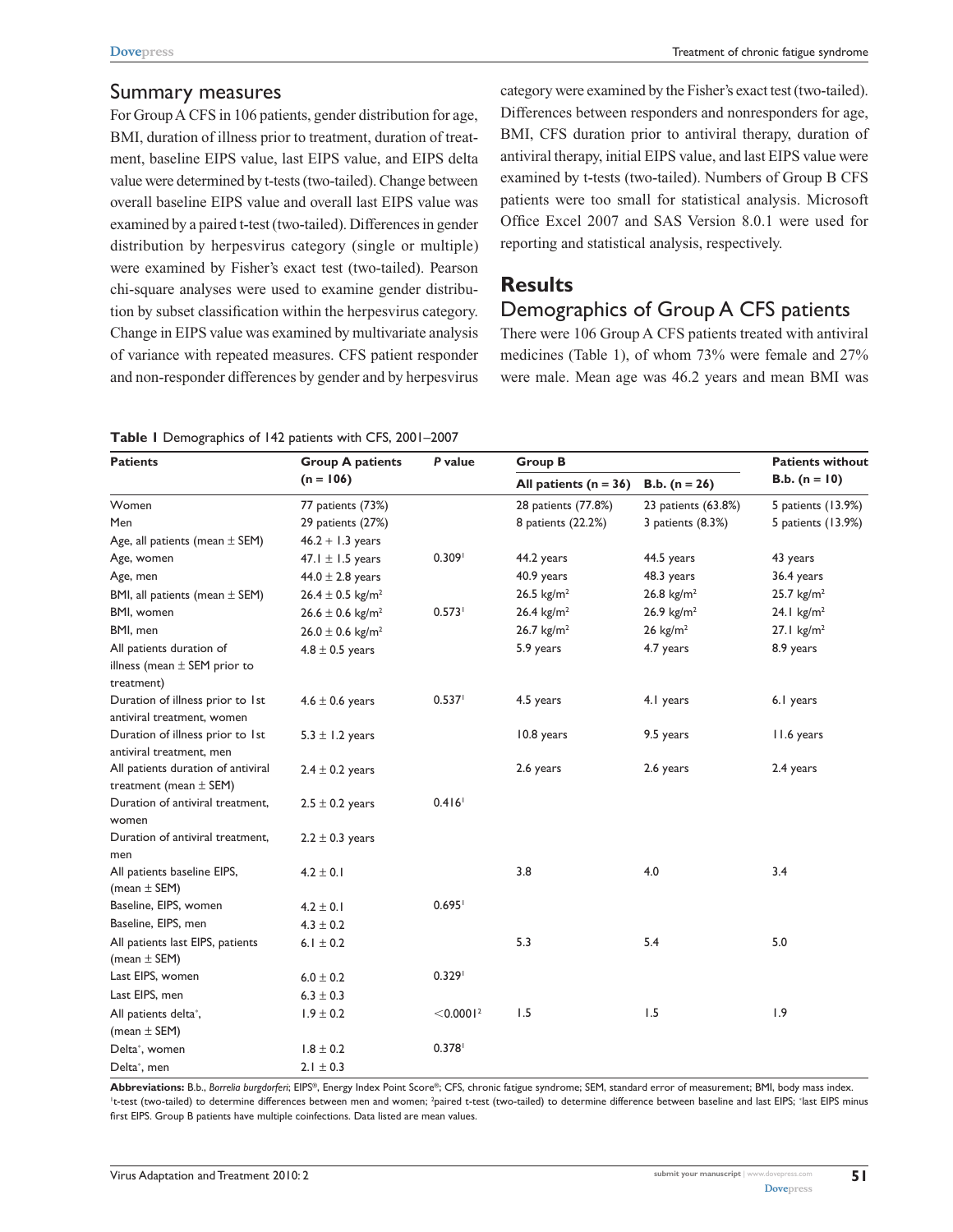26.4 kg/m2 . The patients had been ill for a mean of 4.8 years before their first clinic visit. The mean duration of antiviral therapy was 2.4 years. Baseline EIPS value was 4.2. The baseline EIPS value for women was 4.2 and the baseline EIPS value for men was 4.3. The last EIPS value for all patients was 6.1. The women's last EIPS value was 6.0, and the last men's EIPS value was 6.3. This change between baseline and last EIPS is large ( $P < 0.0001$ ). The effect size for the 106 patients was  $+1.9$  ( $+1.8$  for women and  $+2.1$  for men).

## Herpesvirus subset classification, Group A CFS

Among the 106 Group A patients with single herpesvirus subsets, there were 30 (28.3%) EBV patients; 13 (12.3%) HCMV patients, and two (1.9%) HHV6 patients (Table 2). Among multiple herpesvirus CFS patients, there were 30 (28.3%) EBV/HCMV patients, 12 (11.3%) EBV/HCMV/ HHV6 patients, 14 (13.2%) EBV/HHV6 patients, and five (4.7%) HCMV/HHV6 patients.

Serial EIPS value changes from baseline and at 24 threemonth intervals for Group A CFS are shown in Table 3 and **Table 2** Single and multiple herpesvirus subsets in 106 Group A CFS patients

|                                    | Women (n)      | Men(n) | <b>Total patients</b> |
|------------------------------------|----------------|--------|-----------------------|
| <b>Single</b>                      |                |        |                       |
| herpesvirus CFS                    |                |        |                       |
| <b>EBV</b>                         | 20             | 10     | 30 (28.3%)            |
| <b>HCMV</b>                        | 8              | 5      | 13 (12.3%)            |
| HHV <sub>6</sub>                   | $\overline{2}$ | 0      | 2(1.9%)               |
| Total                              | 30             | 15     | 45 (42.5%)            |
| Pearson<br>Chi-square $P = 0.562$  |                |        |                       |
| <b>Multiple</b><br>herpesvirus CFS |                |        |                       |
| <b>EBV/HCMV</b>                    | 24             | 6      | 30 (28.3%)            |
| EBV/HCMV/HHV6                      | 7              | 5      | 12(11.3%)             |
| EBV/HHV6                           | П              | 3      | 14 (13.2%)            |
| HCMV/HHV6                          | 5              | 0      | 5(4.7%)               |
| <b>Total</b>                       | 47             | 4      | 61(57.5%)             |
| Pearson<br>chi-square $P = 0.258$  |                |        |                       |

**Abbreviations:** EBV, Epstein-Barr virus; HCMV, cytomegalovirus; HHV6, human herpesvirus 6; CFS, chronic fatigue syndrome.

**Table 3** Mean EIPS® at three-month intervals for 106 Group A CFS patients including 79 (74.5%) Group A "responders"+

| Total Group A $(n = 106)$ |              |             |           | Group A "responders" $(n = 79)$ |              |             |           |
|---------------------------|--------------|-------------|-----------|---------------------------------|--------------|-------------|-----------|
| Three-month<br>intervals  | Patients (n) | EIPS (mean) | EIPS (SD) | Three-month<br>intervals        | Patients (n) | EIPS (mean) | EIPS (SD) |
| 0                         | 106          | 4.21        | 0.87      | 0                               | 79           | 4.36        | 0.80      |
|                           | 98           | 4.19        | 0.95      |                                 | 75           | 4.29        | 0.93      |
| $\overline{2}$            | 104          | 4.44        | 1.21      | $\overline{2}$                  | 77           | 4.70        | 1.19      |
| 3                         | 103          | 4.94        | 1.49      | 3                               | 76           | 5.30        | 1.47      |
| 4                         | 96           | 5.49        | 1.50      | 4                               | 73           | 5.84        | 1.40      |
| 5                         | 84           | 5.77        | 1.47      | 5                               | 68           | 6.03        | 1.37      |
| 6                         | 78           | 6.06        | 1.46      | 6                               | 65           | 6.44        | 1.24      |
| 7                         | 66           | 6.17        | 1.38      | 7                               | 57           | 6.37        | 1.25      |
| 8                         | 59           | 6.25        | 1.25      | 8                               | 53           | 6.35        | 1.20      |
| 9                         | 51           | 6.55        | 1.05      | 9                               | 46           | 6.71        | 0.82      |
| 10                        | 47           | 6.83        | 1.15      | 10                              | 44           | 6.94        | 0.98      |
| Ш                         | 46           | 6.65        | 1.24      | $\mathbf{H}$                    | 42           | 6.84        | 0.97      |
| 12                        | 40           | 6.26        | 1.40      | 12                              | 37           | 6.35        | 1.33      |
| 13                        | 38           | 6.32        | 1.46      | 13                              | 35           | 6.44        | 1.39      |
| 4                         | 38           | 6.54        | 1.36      | 4                               | 36           | 6.63        | 1.32      |
| 15                        | 33           | 6.42        | 1.19      | 15                              | 31           | 6.45        | 1.18      |
| 16                        | 30           | 6.59        | 1.20      | 16                              | 28           | 6.70        | 1.03      |
| 17                        | 28           | 6.83        | 1.21      | 17                              | 26           | 6.94        | 1.10      |
| 8                         | 27           | 6.52        | 1.40      | 8                               | 25           | 6.64        | 1.34      |
| 9                         | 22           | 6.55        | 1.48      | 9                               | 20           | 6.74        | 1.31      |
| 20                        | 8            | 6.69        | 1.86      | 20                              | 16           | 6.89        | 1.74      |
| 21                        | 4            | 6.40        | 1.47      | 21                              | 2            | 6.64        | 1.40      |
| 22                        | 3            | 6.51        | 0.89      | 22                              | 12           | 6.47        | 0.92      |
| 23                        | 3            | 6.70        | 0.88      | 23                              | 12           | 6.72        | 0.92      |
| 24                        | 6            | 6.70        | 1.32      | 24                              | 5            | 6.75        | 1.49      |

Notes: <sup>+</sup>CFS "responder" is a CFS patient whose EIPS increases by at least one EIPS unit. All CFS patients included here received ≥ six months of valacyclovir/valganciclovir treatment.

**Abbreviations:** CFS, chronic fatigue syndrome; EIPS, Energy Index Point Score; SD, standard deviation.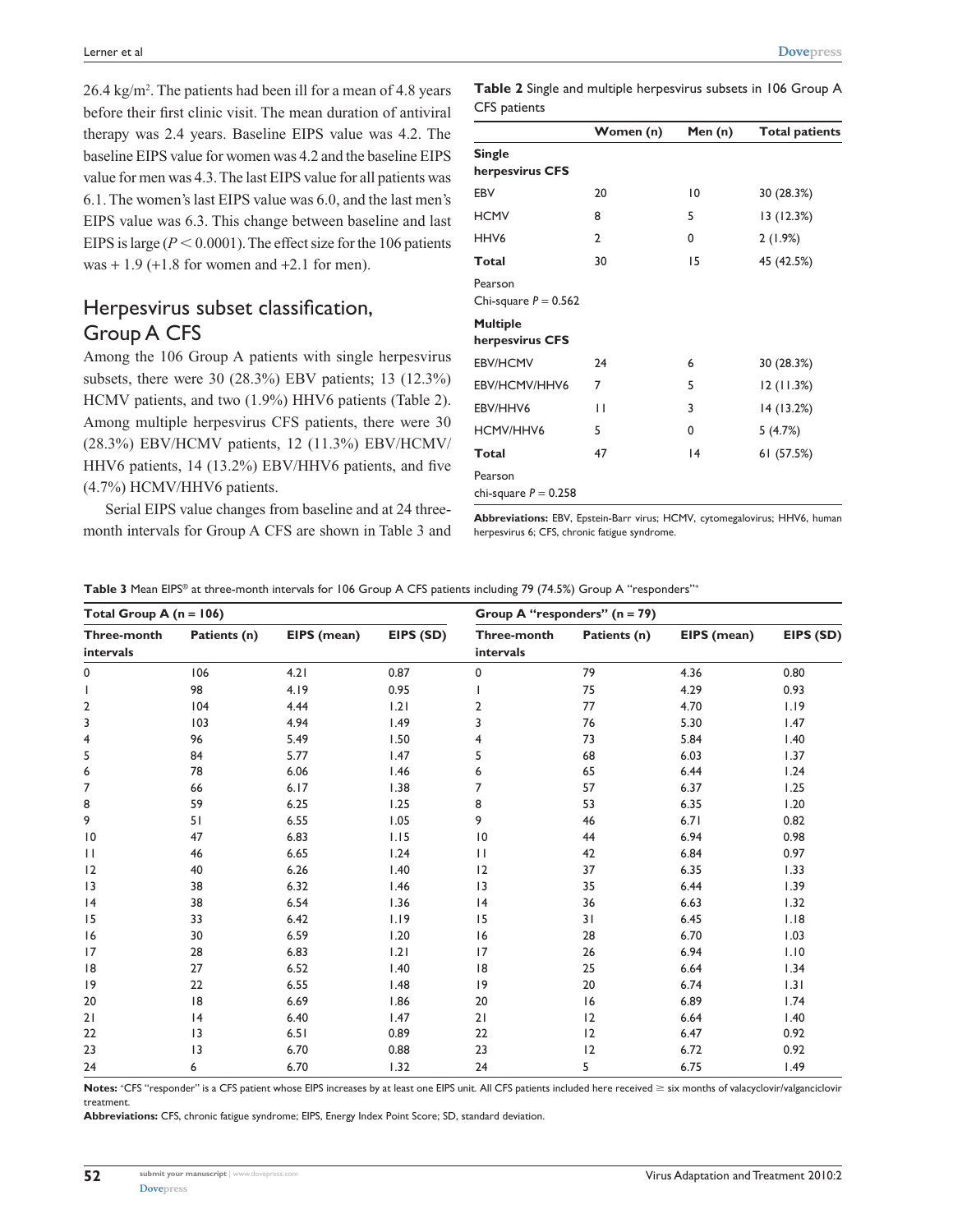Figure 3. In the total group of 106 patients, the baseline EIPS value was  $4.2 \pm 0.87$  (standard deviation) and the last 72-month EIPS value was  $6.7 \pm 1.32$  (n = 6). Seventy-nine  $(74.5\%)$  CFS patients had EIPS increases  $\geq 1.0$ . For the 79 CFS "responders," the mean baseline EIPS value was  $4.36 \pm 0.8$  (n = 79), and the last 72-month mean EIPS was  $6.75 \pm 1.49$  (n = 5).

## Demographics of Group A CFS responders and nonresponders

Group A CFS responders and nonresponders were similar for sex, age, BMI, and distributions of single and multiple herpesvirus subsets (Table 4). However, these patients did differ in average duration of CFS illness prior to initiation of antiviral treatment (7.3 years for nonresponders versus 3.9 years for responders,  $P = 0.005$ ). Duration of antiviral therapy for responders averaged 2.70 years, but the nonresponders' duration of therapy was 1.53 years ( $P < 0.0001$ ). Single and multiple herpesvirus CFS subsets responded equally well to antiviral therapy  $(P = 0.825)$ . The delta EIPS for responders was  $2.54 (P < 0.0001)$ . EIPS improved in both single and multiple herpesvirus CFS patients. Twenty-one Group A single herpesvirus CFS patients had last EIPS values 7–9, and 27 Group A multiple herpesvirus CFS patients had last EIPS values 7–9.

| <b>Table 4</b> Demographics of 106 Group A herpesvirus CFS patients, |
|----------------------------------------------------------------------|
| 2001-2007                                                            |

|                            | <b>Responders</b> | <b>Non</b> | P value                |
|----------------------------|-------------------|------------|------------------------|
|                            |                   | responders |                        |
| Number of patients         | 79                | 27         |                        |
| <b>Females</b>             | 58                | 19         | 0.805                  |
| Males                      | 21                | 8          |                        |
| Age (years)                | 45.5              | 48.4       | 0.347 <sup>2</sup>     |
| BMI $(kg/m2)$              | 26.1              | 27.2       | 0.353 <sup>2</sup>     |
| Mean duration of CFS       | 3.9               | 73         | 0.005 <sup>2</sup>     |
| prior to antiviral therapy |                   |            |                        |
| (years)                    |                   |            |                        |
| Single herpesvirus         | 33                | 12         | 0.825                  |
| subset (patients)          | (41.7%)           | (44.4%)    |                        |
| Multiple herpesvirus       | 46                | 15         |                        |
| subset (patients)          | (58.3%)           | (55.6%)    |                        |
| Mean duration of           | 2.70              | 1.53       | 0.001 <sup>2</sup>     |
| antiviral therapy (years)  |                   |            |                        |
| Mean first FIPS            | 4.34              | 3.81       | 0.006 <sup>2</sup>     |
| Mean last EIPS             | 6.88              | 3.73       | $<$ 0.001 <sup>2</sup> |
| Difference, EIPS           | 2.54              | $-0.08$    | $<$ 0.000   $3$        |
| associated with            |                   |            |                        |
| antiviral therapy          |                   |            |                        |

**Abbreviations:** CFS, chronic fatigue sydrome; EIPS®, Energy Index Point Score®. 'Fisher's exact test (two-tailed); <sup>2</sup>t-test (two-tailed); <sup>3</sup>multivariate analysis of variance with repeated measures.

# Demographics of Group B CFS patients and changes in EIPS

Of 36 Group B CFS patients, 26 had elevated serum IgM or IgG, Western Blot or ELISA antibody titers to *B. burgdorferi*, with/without elevated serum antibody titers to Babesia or Anaplasma, or antistreptolysin O titers  $> 400$ , and 10 patients did not have elevated Western Blot or ELISA IgM or IgG *B. burgdorferi* serum antibody titers, but did have elevated serum antibody titers to Babesia and/or Anaplasma and/or antistreptolysin O titers  $> 400.^{37}$  At first visits, Group B CFS patients were 43–48 years old and their BMI was 25.7–27.1 kg/m<sup>2</sup>. Group B CFS patients had been ill for a mean of 5.9 years; Group B with *B. burgdorferi* had been ill for a mean of 4.7 years and those with no *B. burgdorferi* infection had been ill for 8.9 years. In all CFS patients in the Group B subset, men had been ill for longer than women. Baseline subset EIPS values were 3.1–4.0. After a mean 2.6 years of directed treatment, the last mean EIPS value was 5.3, thereby continuing a CFS diagnosis.

Among the 36 Group B CFS patients, 26 (72.2%) had elevated serum titers to *B. burgdorferi*. There were 22 Group B CFS patients with EBV coinfection, 13 with HCMV coinfections, and 12 with HHV6 coinfections. Ten Group B CFS patients had no coinfecting *B. burgdorferi*, but included five EBV coinfections, seven HCMV coinfections, and five HHV6 coinfections. CFS Group B patients without *B. burgdorferi* included one patient with an elevated serum antibody titer to *B. microti*, two with elevated serum antibody titers to *A. phagocytophila*, and two with antistreptolysin 0 titers  $> 400$ .

## EIPS changes at baseline and at threemonth intervals for Group B CFS patients

Baseline EIPS values for all Group B CFS subsets were similar, ie, 3.78 (for all 36 patients), 3.95 (for 26 patients with *B. burgdorferi* infection), and 3.35 (for 10 patients without *B. burgdorferi* infection). The last mean three-month EIPS values for these three subsets of Group B CFS patients were somewhat increased at 5.28, 5.39, and 4.97, respectively. However, at completion of the study, the three Group B CFS subsets continued to meet criteria for CFS diagnosis. Improvement was small.

# ECG Holter monitor recordings

Of 104 Group A CFS patients with baseline HMs and follow-up HMs  $\geq$  six months later, 92 (88.5%) had abnormal baseline HM recordings.<sup>12,15</sup> There were  $77$  (74%) with abnormal oscillating T-wave flattening, 46 (44.2%) with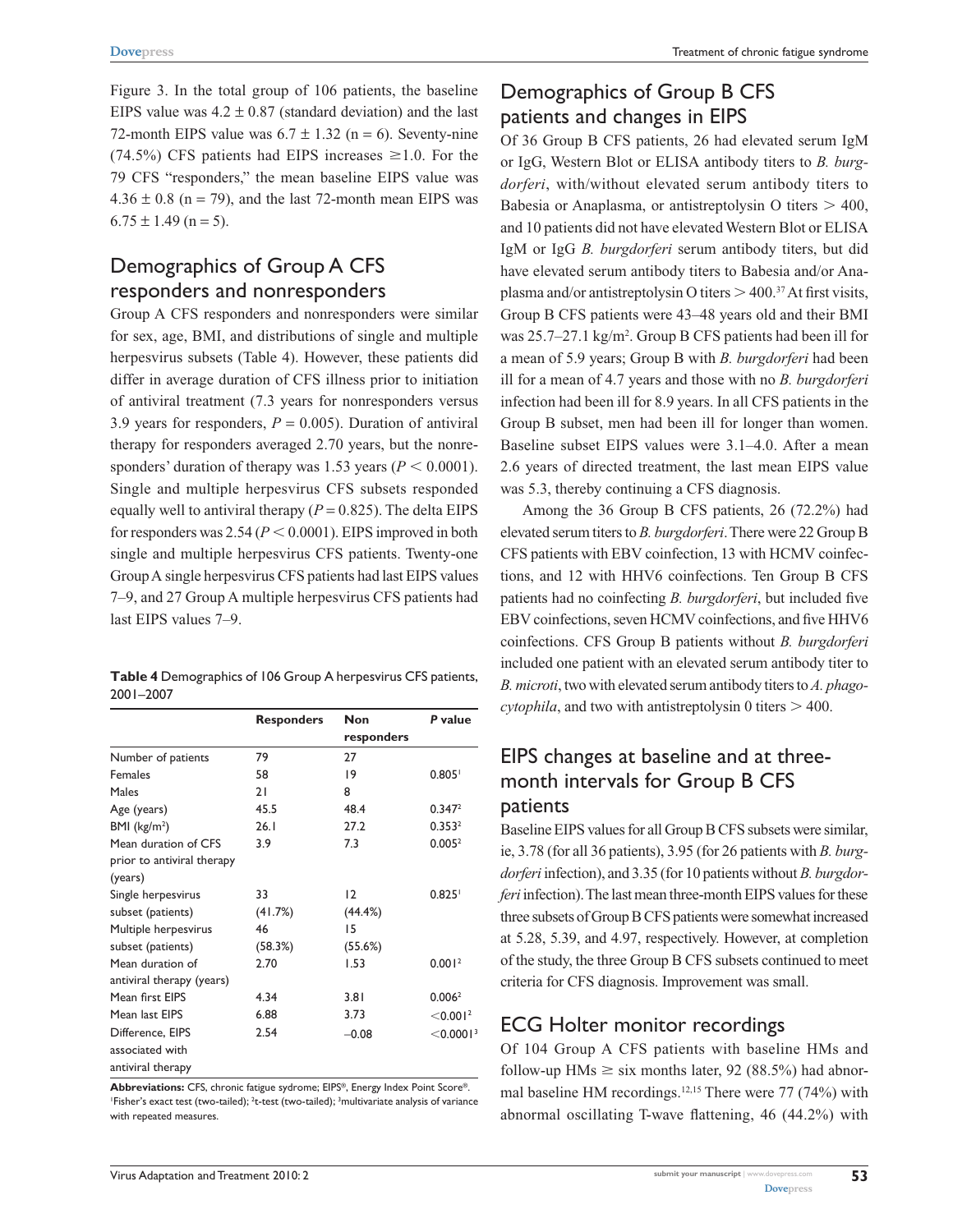

Figure 3 Mean increase in EIPS® of 106 Group A CFS patients treated with subset-directed antiviral nucleosides, 2001–2007 at a single clinic.

abnormal oscillating T-wave inversions, and 47 (44.5%) with resting tachycardia. These abnormal HM findings in CFS patients with no coronary artery disease, hypertension, or abnormal electrolyte abnormalities are a biomarker of CFS cardiomyopathy.12,15,16 Severity scores and abnormal data counts improved with valacyclovir/valganciclovir, but did not return to normal.

There were 25 Group B CFS patients with baseline and repeat HMs after six months of treatment. All of these patients had baseline abnormal HMs. Of Group B CFS patients, 22 (88%) had abnormal oscillating T-wave flattening and 12 patients each (48%) had abnormal oscillating T-wave inversions and resting tachycardia.

#### **Toxicity**

**54**

After beginning valacyclovir (or famciclovir) or valganciclovir there were two to 10 weeks with worsening initial symptoms, decreased EIPS, and increased syncope, palpitations, chest pain, and muscle pain. These transiently worsening symptoms are Jarisch-Herxheimer reactions. At these times CFS patients were usually afebrile and CBC, AST, ALT, and creatinine remained normal. No patient had serious toxicity. Transient increases in aminotransferases were seen with valganciclovir. Aminotransferase abnormalities resolved with modifications in administration of valganciclovir. There was no serious toxicity among groups A or B CFS patients. Fourteen Group A CFS patients with EBV received famciclovir for a mean of 0.88 years. The mean baseline EIPS value for these patients was 3.9, and the 24 three-month interval EIPS value was 5.89 for the patients, all of whom received valacyclovir for portions of their antiviral treatment. The value of famciclovir in CFS illness cannot be estimated from these data.

#### **Discussion**

We describe a CFS illness exemplifying a conflict between a complex system and attempts at reductionism.38 CFS illness is divided into Group A herpesvirus (EBV, HCMV, HHV6) without coinfection and Group B herpesvirus CFS with coinfection(s). Coinfections are, remarkably,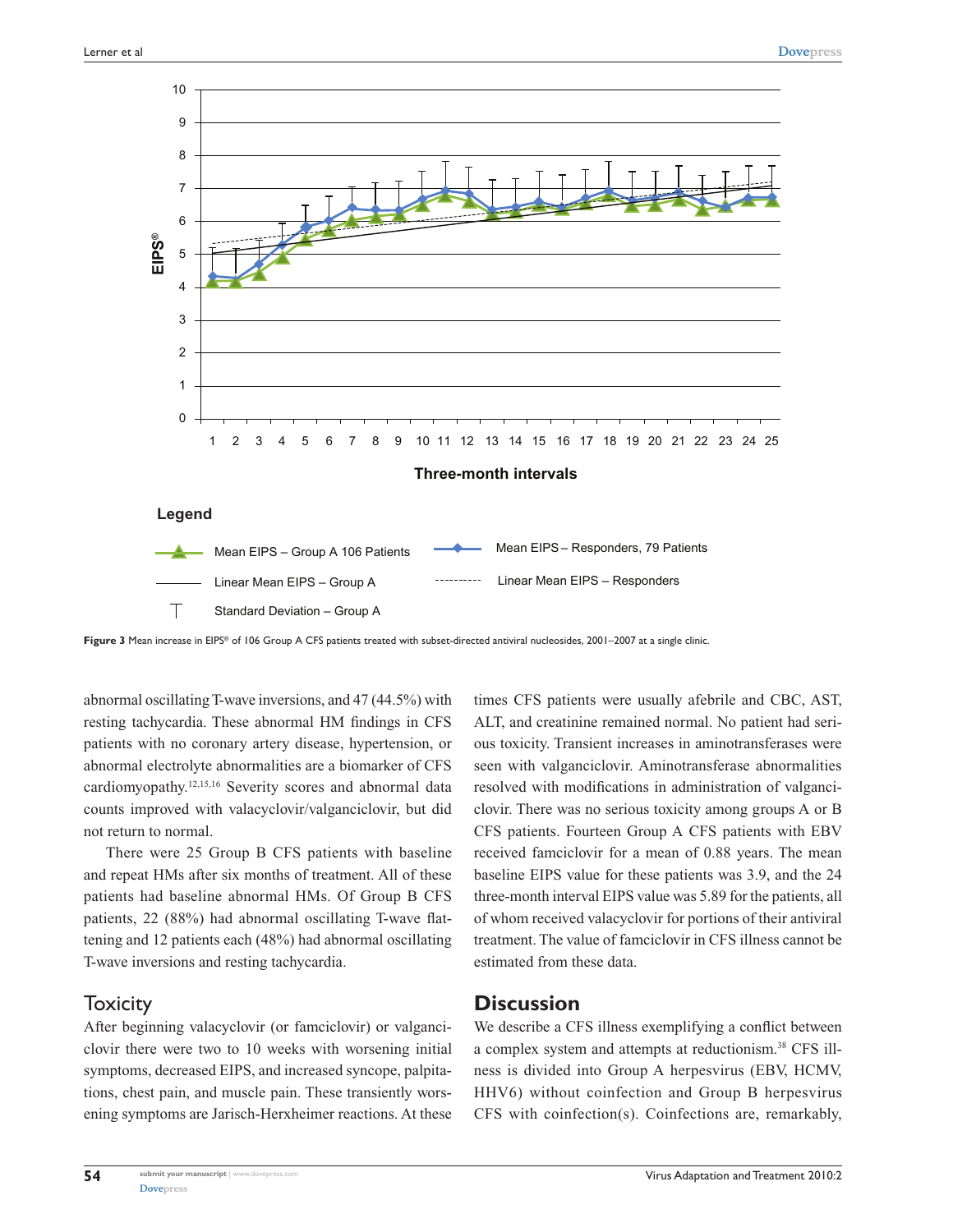tick-borne Lyme disease, babesiosis and anaplasmosis, as well as non-tick-borne adult rheumatic fever. Long-term valacyclovir and/or valganciclovir subset-directed administration improved or eliminated CFS symptoms in Group A CFS patients, allowing them to return to normal life. EBV, HCMV, and HHV6 single and multiple herpesvirus Group A CFS patients were identified and responded equally well. Different patient populations in other CFS clinics may have varying percentages of these three herpesviruses. Valacyclovir and valganciclovir as administered here were safe. Single and multiple infected Group A CFS patients responded. An initial Jarisch-Herxheimer response at the start of antiviral medication initiates successful treatment. The higher the baseline EIPS, the better the prognosis. The long-term recovery of Group A CFS patients reported in this study is unprecedented. These remarkable results are dependent upon the careful diagnostic panel outlined here under Methods. We emphasize that the serologic antigens utilized for antibody assays of *B. burgdorferi* are identical to those used by the US Centers for Disease Control.

It is unclear whether XMRV gamma retrovirus infection initiates the immunosuppression which may be responsible for CFS. Nevertheless, specific herpesvirus antiviral treatment reversed CFS illness in 79 of 106 Group A CFS patients. Earlier studies suggesting a herpesvirus CFS causation had not used either the diagnostic criteria or long-term herpesvirus therapy, nor had previous herpesvirus CFS research separated groups A and B CFS which is critical to these results.4,5

Cardiac muscle disease, syncope, chest pain, positive tilt table tests, tachycardias at rest, decreased left ventricular ejection fraction, and left ventricular dilatation improved and/ or disappeared with antiviral treatment. The abnormal HM is a reliable biomarker of CFS cardiac disease. The EIPS is integral to follow severity and reversal of CFS illness.

Questions about the pathogenesis of CFS remain. There is a preponderance of tick-borne *B. burgdorferi*, and Anaplasma and Babesia coinfections in Group B CFS patients. Studies of possible antibiotics in patients with suspected chronic Lyme disease need to consider the possibility of an unrecognized presence of Group B herpesvirus CFS. Does herpesvirus CFS inhibit a class-switch transformation from IgM to IgG in *B. burgdorferi* infection? Elevated IgG HCMV titers with no IgM HCMV titers are common in human immunodeficiency virus (HIV)-acquired immunodeficiency syndrome (AIDS) patients, but AIDS patients have HCMV DNA in their blood by polymerase chain reaction. Does nonpermissive latent herpesvirus replication in CFS inhibit classic IgM/IgG

class-switch interchange for the involved CFS herpesvirus? Meta-analysis of multiple randomized CFS therapeutic studies have determined a 17% placebo response.<sup>39</sup> Graded exercise and psychotherapy alleviate some CFS symptoms,  $6,7$ but neither therapy approaches the results of this report. The data here suggest exercise may be tolerated at  $EIPS > 7$ . A CFS patient (EIPS value  $\leq$  5) with a posttreatment EIPS value of 6 lives a normal life with only a short midday nap. The present data are remarkable considering that these CFS patients had been ill for a mean of 4.8 years before antiviral therapy was begun. The mean duration of antiviral therapy for Group A CFS patients was 2.4 years. Both valacyclovir and valganciclovir were equally effective in single or multiple herpesvirus CFS subsets.

In these CFS patients, herpesvirus antigenemia, viremia, and polymerase chain reactions in CFS tissues and bloods were negative.<sup>4,15</sup> The CFS nonpermissive abortive herpesvirus paradigm postulates mRNA to middle or late EBV, HCMV, and HHV6 genes is present in the blood macrophages and lymphocytes of CFS patients. The presence of IgM serum antibodies to the nonstructural tegument middle-gene products HCMV p52 and HCMV CM<sub>2</sub> in HCMV CFS is consistent with this hypothesis.<sup>24,25</sup> CFS is a result of persistent single or multiple EBV, HCMV and/or HHV6 infections(s), categorized as a two-group complex illness without coinfection (Group A) or with coinfections (Group B). These data show that 74.5% of 106 Group A CFS patients returned to near-normal to normal lives after long-term herpesvirus subset-directed antiviral therapy.

Finally, the rationale for prolonged antiviral treatment requires discussion. This CFS herpesvirus paradigm is that herpesviruses (EBV, HCMV, HHV6) are constantly attempting to produce virulent complete virus as early, middle, and late gene product in progression, and, ultimately, cytopathic effects, and an inflammatory cytolysis of the affected cells. Progeny-complete herpesvirus then continues to infect new host cells. Similarly, the host-immune system attempts to inhibit herpesvirus replication and induce silent virus latency as intranuclear episomes with no viral gene products. In CFS, we hypothesize there is immediate-early gene and early gene expression, dysregulation of host cell functions, and cell cycle progression leading ultimately to noninflammatory apoptosis, such as that observed at cardiac biopsy.15 This proposed CFS process produces no viral DNA, no viral antigenemia, and no virion maturation.<sup>40</sup> The CFS patient cannot successfully achieve herpesvirus latency. Valacyclovir (EBV) and valganciclovir (HCMV, HHV6) inhibit viral DNA polymerases. The long duration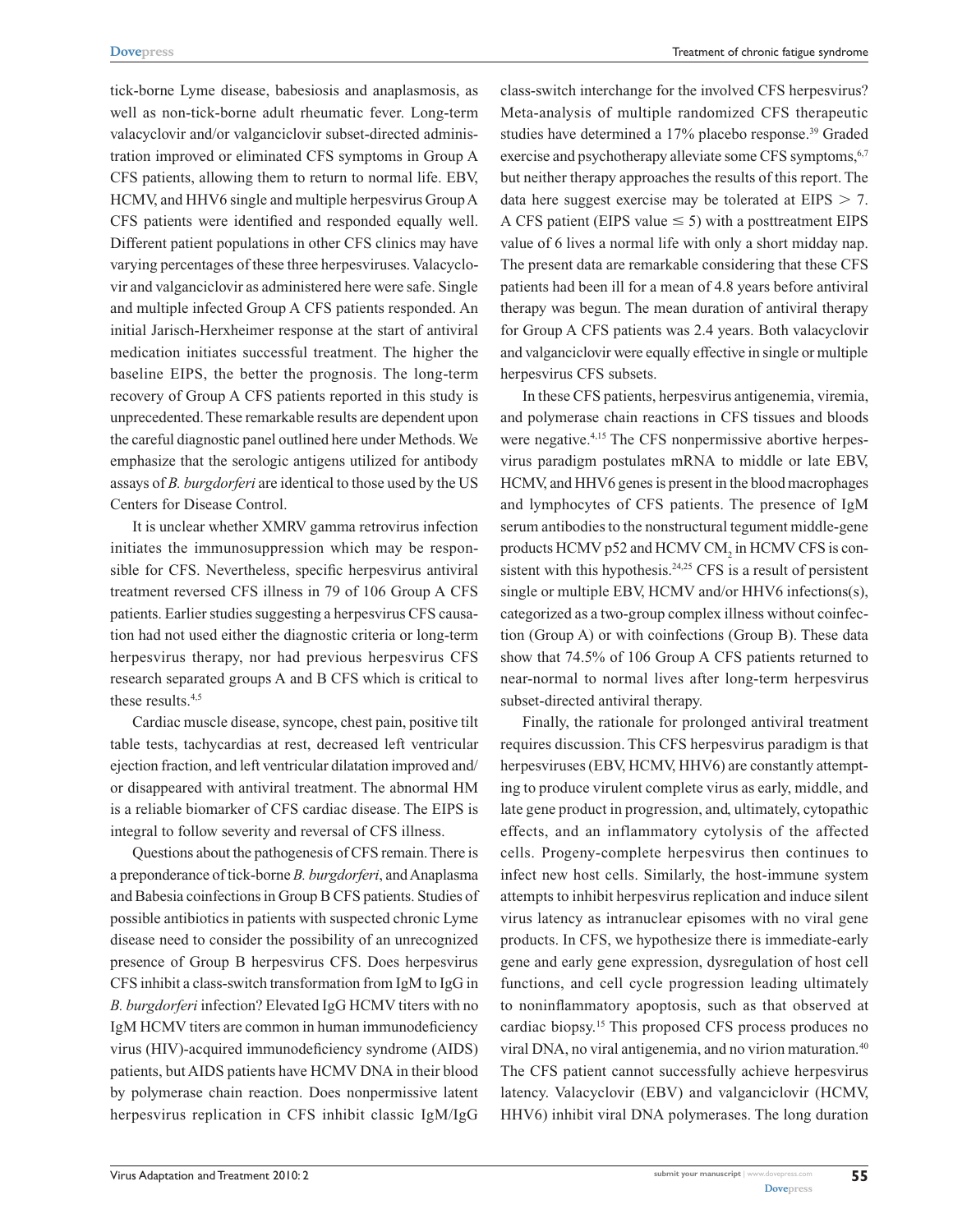of antiviral therapy responds to the ongoing opposing forces, ie, virus induction-infected cellular destruction versus cellular survival by an effective immune response. We continue valacyclovir/valganciclovir until the EIPS is  $\ge$  7. If no further antiviral therapy is necessary, the CFS patient now independently maintains herpesvirus latency. The biologic parameters to be followed in this ongoing process are critical in our diagnostic panel and are described fully under Methods. These are EBV VCA, IgM (returns to negative), EBV, EA-D (decreases and returns to negative), HCMV IgM p52 and IgM  $CM_2$  (return to normal), and HM abnormalities (eg, T-waves normalize and tachycardias disappear). This thesis predicts that mRNA to intermediateearly herpesvirus genes is circulating in mononuclear cells in the blood of CFS patients, but this mRNA is not present in healthy subjects.

## **Acknowledgments**

This research was presented in part at the Third International Myalgic Encephalomyelitis Conference on 23 May 2008 in London, England, and at the Eighth International Conference of Anticancer Research, 17 October 2008 in Kos, Greece. More information is available at: http://www.treatmentcenterforcfs.com. We acknowledge gratefully Deanna Mason, security officer, for these data and Deborah McNeilance, transcriptionist. We thank Jeffrey Band, Director of Infectious Diseases and Epidemiology, William Beaumont Hospital, and Ann Cavanagh, Communications Director at the Dr A Martin Lerner CFS Foundation for critical review of this manuscript.

## **Disclosure**

There was no grant support or pharmaceutical involvement in this research. Drs Lerner, Beqaj, and Fitzgerald have financial interests in CFS LLC which owns patents for diagnosis and treatment of CFS with antiviral agents.

## **References**

**56**

- 1. Holmes GP, Kaplan JE, Gantz NM, et al. Chronic fatigue syndrome: A working case definition. *Ann Intern Med*. 1988:108;387–389.
- 2. Fukuda K, Straus SE, Hickie I, Sharp MC, Dobbins JG, Komaroff A. The chronic fatigue syndrome: A comprehensive approach to its definition and study. International Chronic Fatigue Syndrome Study Group. *Ann Intern Med*. 1994;121:953–959.
- 3. Jason LA, Richman JA, Rademaker AW, et al. A community-based study of chronic fatigue syndrome. *Arch Intern Med*. 1999;159:2129–2137.
- 4. Straus SE. Chronic fatigue syndrome. In: Kasper DL, Braunwald E, Fauci AS, Hauser SL, Longo DL, Jameson JL, editors. *Harrison's Principles of Internal Medicine*. 16th ed. New York, NY: McGraw Hill Publishers; 2004.
- 5. Soto NE, Straus SE. Chronic fatigue syndrome and herpesviruses: The fading evidence. *Herpes*. 2000;7(2):46–50.
- 6. Stulemeijer M, deJong LW, Fiselier TJ, Hoogveld SW, Bleijenberg G. Cognitive behavior therapy for adolescents with chronic fatigue syndrome: Randomized controlled trial. *BMJ*. 2005;330:14. Erratum in: *BMJ* 2005;330:820.
- 7. Wallman KE, Morton AR, Goodman C, Grove R. Randomized controlled trial of graded exercise in chronic fatigue syndrome. *Med J Aust*. 2004;180:444–448.
- 8. Lombardi VC, Ruscetti FW, Das Gupta J, et al. Detection of an infectious retrovirus XMRV in blood cells of patients with chronic fatigue syndrome. *Science*. 2009;326:585–589.
- 9. Schlaberg R, Choe DJ, Brown KR, Thaker HM, Singh IR. XMRV is present in malignant prostatic epithelium and is associated with prostate cancer, especially high-grade tumors. *Proc Natl Acad Sci U S A*. 2009;10:16351–16356.
- 10. McClure M, Wessely S. Chronic fatigue syndrome and human retrovirus XMRV. *BMJ*. 2010:340;c1099.
- 11. Rowe PC, Bou-Holaigah I, Kan JS, Calkins H. Is neurally mediated hypotension an unrecognised cause of chronic fatigue syndrome? *Lancet*. 1995;45:623–624.
- 12. Lerner AM, Lawrie-Hoppen C, Dworkin HJ. Repetitively negative changing T-waves at 24-h electrocardiographic monitors in patients with the chronic fatigue syndrome. Left ventricular dysfunction in a cohort. *Chest*. 1993;104:1417–1420.
- 13. Peckerman A, LaManca JJ, Dahl KA, et al. Abnormal impedance cardiography predicts symptom severity in chronic fatigue syndrome. *Am J Med Sci*. 2003:326;55–60.
- 14. Dworkin HJ, Lawrie C, Bohdiewiez P, Lerner AM. Abnormal left ventricular myocardial dynamics in eleven patients with the chronic fatigue syndrome. *Clin Nucl Med*. 1994:19;657–677.
- 15. Lerner AM, Goldstein J, Chang CH, et al. Cardiac involvement in patients with the chronic fatigue syndrome as documented with Holter and biopsy data in Birmingham, Michigan. *Inf Dis Clin Pract*. 1997:6;327–333.
- 16. Lerner AM, Dworkin HJ, Sayyed T, et al. Prevalence of abnormal cardiac wall motion in the cardiomyopathy associated with incomplete multiplication of EBV and/or CMV in patients with chronic fatigue syndrome. *In Vivo*. 2004;18:417–424.
- 17. Klimas NG, Salvato FR, Morgan R, Fletcher MA. Immunological abnormalities in chronic fatigue syndrome. *J Clin Microbiol*. 1990:28;1403–1410.
- 18. Tiev KP, Demettre E, Ercolano P, Bastidel L, Lebleu B, Cabane J. RNase levels in peripheral blood mononuclear cells: 37-kilodalton/83 kilodalton isoform ratio is a potential test for chronic fatigue syndrome. *Clin Diag Lab Immunol*. 2005:12;1259–1260.
- 19. McDermott C, Richards SC, Thomas PW, Montgomery J, Lewith G. A placebo-controlled, double-blind, randomized controlled trial of a natural killer cell stimulant (BioBran MGN-3) in chronic fatigue syndrome. *QJM*. 2006:99;461–468.
- 20. Brooks J, Roberts N, Whitehouse G, Majeed T. Proton magnetic resonance spectroscopy and morphometry of the hippocampus in chronic fatigue syndrome. *Br J Radiol*. 2000:73;1206.
- 21. Kerr J R, Petty R, Burke B, et al. Gene expression subtypes in patients with chronic fatigue syndrome/myalgic encephalomyelitis. *J Infect Dis*. 2008:197;1171–1184.
- 22. Lerner AM, Zervos M, Dworkin HJ, Chang CH, O'Neill W. Hypothesis: A unified theory of the cause of the chronic fatigue syndrome. *Infect Dis Clin Pract*. 1997:6;239–243.
- 23. Lerner AM, Beqaj SH, Deeter RG, Fitzgerald JT. IgM serum antibodies to Epstein-Barr virus are uniquely present in a subset of patients with chronic fatigue syndrome. *In Vivo*. 2004:18;101–106.
- 24. Lerner AM, Beqaj SH, Deeter RG, et al. IgM serum antibodies to human cytomegalovirus nonstructural gene products p52 and  $\text{CM}_2$  (UL44 and UL57) are uniquely present in a subset of patients with chronic fatigue syndrome. *In Vivo*. 2002:16;153–160.
- 25. Beqaj SH, Lerner AM, Fitzgerald JT. Immunoassay with cytomegalovirus early antigens from gene products  $p52$  and  $CM$ <sub>2</sub> (UL44 and UL57) detects active infection in patients with chronic fatigue syndrome. *J Clin Pathol*. 2008:61;623–626.